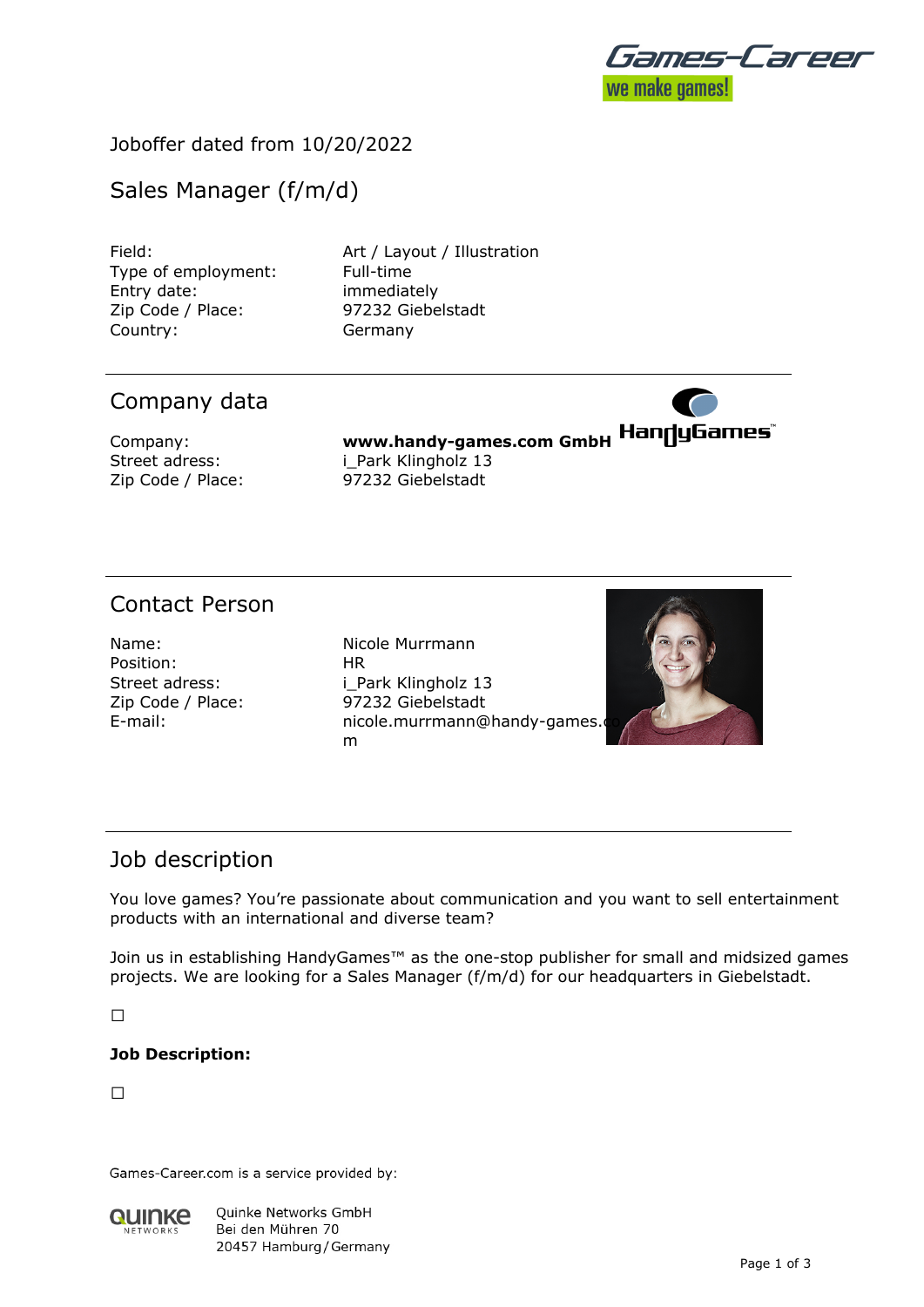

Your job will be selling and presenting our digital premium PC, Console, Mobile and Streaming portfolio to a worldwide audience.

 $\Box$ 

Our experienced Sales Team awaits and assists you in achieving our shared sales goals.

### 

### **Your Tasks**

- Be a reliable point of contact for our channel partners
- Help the Sales Team expand our channels and partner network
- Plan campaigns, set sales goals, compare performance to goals and adjust goals as needed
- Assist in analyzing results to identify opportunities for improvements and implementing them together with stakeholders
- Monitor and assist in sales activities and prepare presentations and reports for management
- Communicate with our internal and external development teams and other departments
- Work in a diverse team and manage a pipeline with multiple international partners

 $\Box$ 

#### **Requirements**

- You are passionate about games
- You have experience in sales or account management, preferably in the technology or entertainment industry
- You have strong oral and written communication skills in both English and German
- You thrive in a fast-paced and demanding environment, not afraid of taking on new challenges together with the Sales Team
- You are independent, organized yet flexible, and are able to prioritize opportunities effectively without risking any potential deals
- You have excellent proficiency in Microsoft Office
- You are eager to learn and are motivated with a healthy dose of curiosity

 $\Box$ 

#### **Benefits**

- 40 hours per week thanks to Scrum
- Flexible working hours
- 30 days of paid vacation
- A short and quick decision-making process due to flat hierarchies
- The opportunity to work with a team of experienced professional
- Modern workplaces with state-of-the-art technology
- Further training opportunities
- We support our foreign language employees with offered language courses in German
- 

Games-Career.com is a service provided by:



**Ouinke Networks GmbH** Bei den Mühren 70 20457 Hamburg / Germany